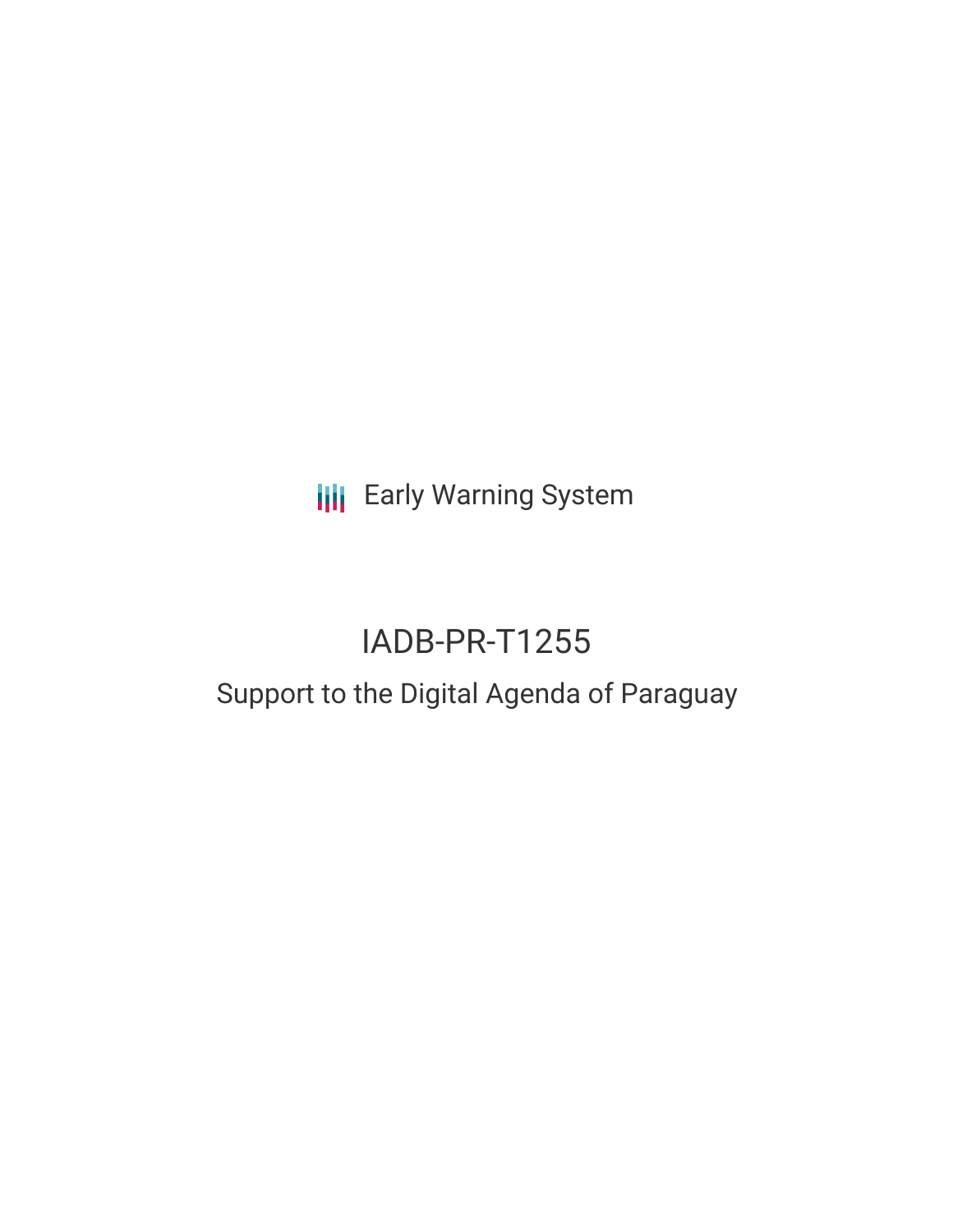#### **Quick Facts**

| <b>Countries</b>               | Paraguay                                  |
|--------------------------------|-------------------------------------------|
| <b>Financial Institutions</b>  | Inter-American Development Bank (IADB)    |
| <b>Status</b>                  | Active                                    |
| <b>Bank Risk Rating</b>        | B                                         |
| <b>Voting Date</b>             | 2018-07-05                                |
| <b>Borrower</b>                | Government of Paraguay                    |
| <b>Sectors</b>                 | Law and Government, Technical Cooperation |
| <b>Investment Type(s)</b>      | Grant                                     |
| <b>Investment Amount (USD)</b> | $$0.45$ million                           |
| <b>Project Cost (USD)</b>      | $$0.45$ million                           |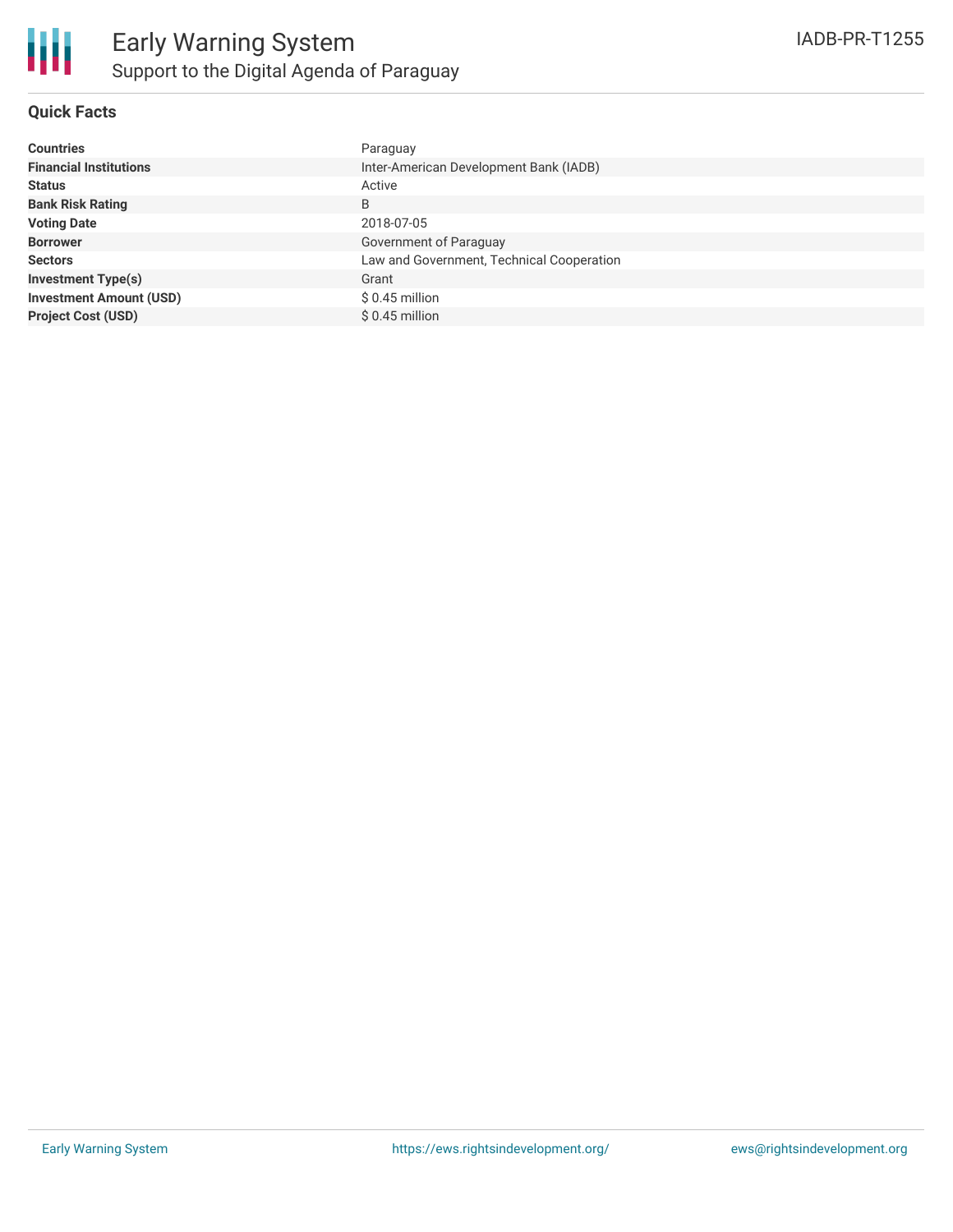

### **Project Description**

The main objective of this technical cooperation is to support the strengthening of SENATICS to give continuity to the implementation of the Digital Agenda and, in addition, to provide tools to execute the Program to Support the Digital Agenda (PR-L1153) in preparation. The specific objectives are: (i) to generate inputs to develop a plan to strengthen the institutional framework and the operational capacity of SENATICS, with a view to implementing the Digital Agenda; (ii) support the development of proposals for digital transformation in specific sectors; and (iii) prepare the National Citizen Services Plan.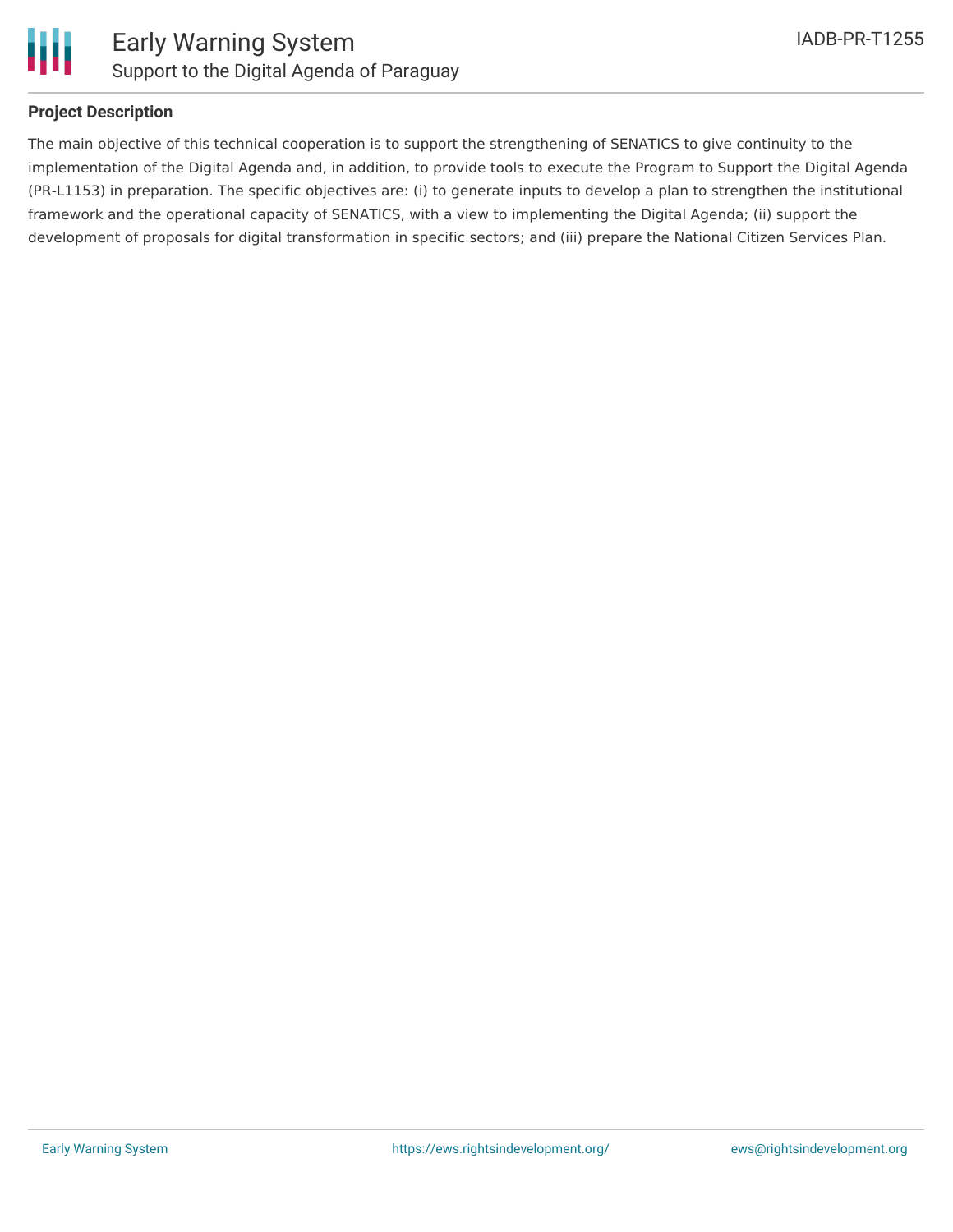

### **Investment Description**

• Inter-American Development Bank (IADB)